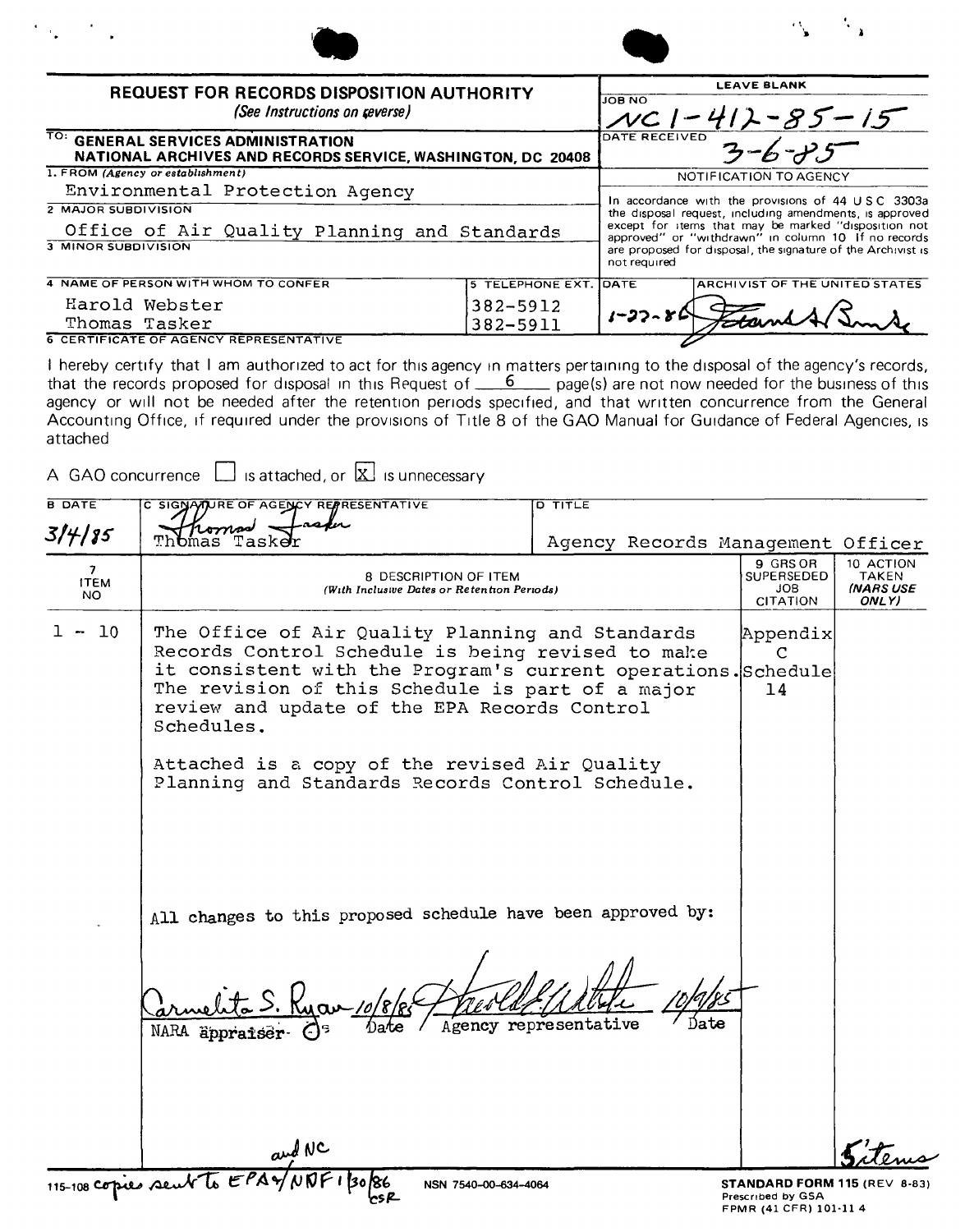| U.S. ENVIRONMENTAL PROTECTION AGENCY-RECORDS CONTROL SCHEDULES                                                                                                                                                                                                                                                                                                                                                                                                                                                                                                                                                                                                                                                                                                                                                                                                           |                                                                                                                                                                                                                                                                                                                                                                                                                   | SCHED NO |
|--------------------------------------------------------------------------------------------------------------------------------------------------------------------------------------------------------------------------------------------------------------------------------------------------------------------------------------------------------------------------------------------------------------------------------------------------------------------------------------------------------------------------------------------------------------------------------------------------------------------------------------------------------------------------------------------------------------------------------------------------------------------------------------------------------------------------------------------------------------------------|-------------------------------------------------------------------------------------------------------------------------------------------------------------------------------------------------------------------------------------------------------------------------------------------------------------------------------------------------------------------------------------------------------------------|----------|
| TITLE OF SCHEDULE                                                                                                                                                                                                                                                                                                                                                                                                                                                                                                                                                                                                                                                                                                                                                                                                                                                        | COVERAGE OF SCHEDULE                                                                                                                                                                                                                                                                                                                                                                                              |          |
| AIR OUALITY PLANNING AND STANDARDS RECORDS                                                                                                                                                                                                                                                                                                                                                                                                                                                                                                                                                                                                                                                                                                                                                                                                                               | APPLICABLE HEADOUARTERS OFFICE                                                                                                                                                                                                                                                                                                                                                                                    |          |
| $\overline{N_0}$<br>NAME AND DESCRIPTION OF RECORD/FILE                                                                                                                                                                                                                                                                                                                                                                                                                                                                                                                                                                                                                                                                                                                                                                                                                  | RETENTION PERIOD AND DISPOSITION                                                                                                                                                                                                                                                                                                                                                                                  |          |
| 1.<br>Program Management Files. Correspondence, reports, forms<br>and other records pertaining to the planning, administra-<br>tion and management of EPA program activities. These<br>files also include program planning documentation which<br>establisher or outlines short-, mid-, and long-range<br>program objectives for Air Quality Planning and Standards<br>units such as angual plans, tive year plans, mid-year<br>review, project mixestones and schedules, Environmental<br>Research Objectives Matements, Research Objective<br>achievement Plans, and unilar planning documents.<br>a. Program Planning Files. Generated and maintained by<br>Administration Directors; Deputy Directors, and Staff<br>Directors. These files document program planning,<br>administration, and management functions.<br>1. Office Director's Files.<br>2. Other Files. | Retention: Permanent.<br>Dispositon: Break file at close of fiscal year.<br>Keep in office for 2 years, then transfer to<br>the FRC. Keep in FRC for 8 years, then offer<br>to the National Archives in 5 year blocks.<br>Retuntion: Retain 10 years.<br>Disposition: Break file at close of fiscal<br>year X Keep in office for 2 years, then transfer<br>to the NRC. Keep in FRC for 8 years, then<br>dest roy. |          |
| b. Program Correspondence Files. Generated and<br>maintained by office, branch, and section chiefs.                                                                                                                                                                                                                                                                                                                                                                                                                                                                                                                                                                                                                                                                                                                                                                      |                                                                                                                                                                                                                                                                                                                                                                                                                   |          |
| 1. Office Director's Files.                                                                                                                                                                                                                                                                                                                                                                                                                                                                                                                                                                                                                                                                                                                                                                                                                                              | Permanent.<br>Retention:                                                                                                                                                                                                                                                                                                                                                                                          |          |
| 2. Other Files.                                                                                                                                                                                                                                                                                                                                                                                                                                                                                                                                                                                                                                                                                                                                                                                                                                                          | Disposition: Break file at alose of fiscal year.<br>Keep in office for 2 years, then transfer to the<br>FRC. Keep in FRC for 8 years, then offer to the<br>National Archives in 5 year blocks.<br>Refention: Retain 2 years.<br>Disposition: Break file at close of fiscal year.<br>Keep in office for 2 years, then transfer to the<br>TRC. Keep in FRC for 2 years, then destroy.                               |          |

 $\mathcal{L}(\mathcal{L}(\mathcal{L}(\mathcal{L}(\mathcal{L}(\mathcal{L}(\mathcal{L}(\mathcal{L}(\mathcal{L}(\mathcal{L}(\mathcal{L}(\mathcal{L}(\mathcal{L}(\mathcal{L}(\mathcal{L}(\mathcal{L}(\mathcal{L}(\mathcal{L}(\mathcal{L}(\mathcal{L}(\mathcal{L}(\mathcal{L}(\mathcal{L}(\mathcal{L}(\mathcal{L}(\mathcal{L}(\mathcal{L}(\mathcal{L}(\mathcal{L}(\mathcal{L}(\mathcal{L}(\mathcal{L}(\mathcal{L}(\mathcal{L}(\mathcal{L}(\mathcal{L}(\mathcal{$ 

المتوارث والأساس والمست

 $\sim 10^{11}$  and  $\sim 10^{11}$  km  $^{-1}$ 

له.<br>- المحمد على الناول في التاسين المتعلقة التاريخ المادية التي الم

 $\sim 10^{-4}$ 

المستشرك والالت

 $\sim$   $\,$   $\,$   $\,$ 

 $\mathbf{z}$  and  $\mathbf{z}$ 

 $\frac{1}{2}$ 

 $\mathcal{L}^{\mathcal{L}}$ 

 $\mathcal{N}$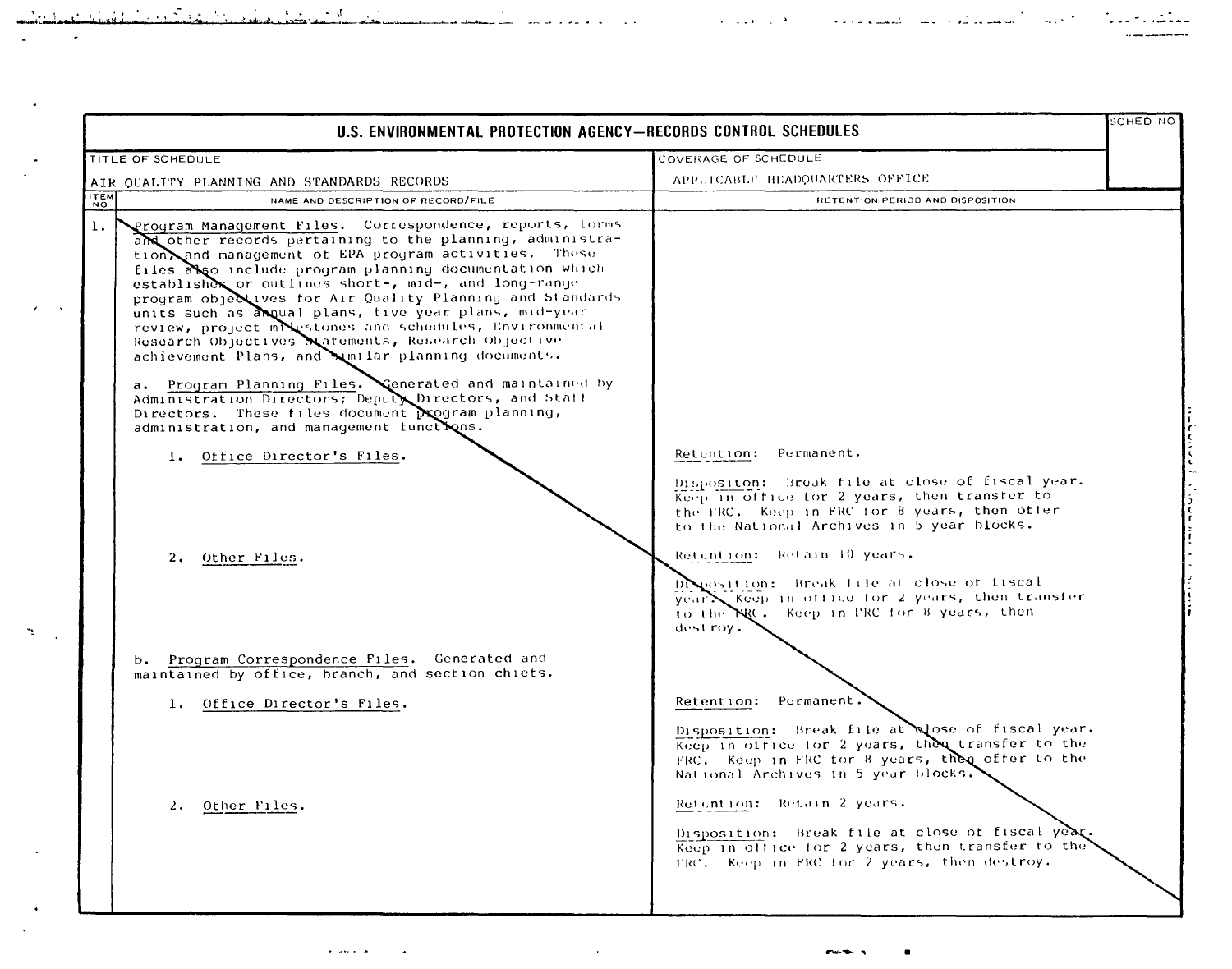| U.S. ENVIRONMENTAL PROTECTION AGENCY-RECORDS CONTROL SCHEDULES |                                                                                                                                                                                                                                                                                                                                                                                                                                                                                                                                                                                                                                                                                                                                                                                                                                                                                                                                                                                                                                                                                                                                              |                                                                                                                                                                                                                                                                                                                                         | <b>SCHED NO</b> |
|----------------------------------------------------------------|----------------------------------------------------------------------------------------------------------------------------------------------------------------------------------------------------------------------------------------------------------------------------------------------------------------------------------------------------------------------------------------------------------------------------------------------------------------------------------------------------------------------------------------------------------------------------------------------------------------------------------------------------------------------------------------------------------------------------------------------------------------------------------------------------------------------------------------------------------------------------------------------------------------------------------------------------------------------------------------------------------------------------------------------------------------------------------------------------------------------------------------------|-----------------------------------------------------------------------------------------------------------------------------------------------------------------------------------------------------------------------------------------------------------------------------------------------------------------------------------------|-----------------|
|                                                                | TITLE OF SCHEDULE                                                                                                                                                                                                                                                                                                                                                                                                                                                                                                                                                                                                                                                                                                                                                                                                                                                                                                                                                                                                                                                                                                                            | COVERAGE OF SCHLDULE                                                                                                                                                                                                                                                                                                                    |                 |
|                                                                | AIR OUALITY PLANNING AND STANDARDS RECORDS                                                                                                                                                                                                                                                                                                                                                                                                                                                                                                                                                                                                                                                                                                                                                                                                                                                                                                                                                                                                                                                                                                   | APPLICABLE BEADQUARTERS OFFICE                                                                                                                                                                                                                                                                                                          |                 |
| $\begin{bmatrix} 1 & 1 \\ 1 & 0 \end{bmatrix}$                 | NAME AND DESCRIP FION OF RECORD/FILE                                                                                                                                                                                                                                                                                                                                                                                                                                                                                                                                                                                                                                                                                                                                                                                                                                                                                                                                                                                                                                                                                                         | RETENTION PERIOD AND DISPOSITION                                                                                                                                                                                                                                                                                                        |                 |
| 2.                                                             | State Implementation Plans. Submission, progress, and<br>status of clean air plans enacted into law by states and<br>territories and submitted to EPA for review, comment and<br>approval. Note: These files are the official record of<br>OAOPS review of SIPs rather than official tile containing<br>all approved SIPs.                                                                                                                                                                                                                                                                                                                                                                                                                                                                                                                                                                                                                                                                                                                                                                                                                   | Retention:<br>Record Copy. Keep current in office.<br>a.<br>Revised or Superseded Copies. Retain 15<br>h.<br>years.<br>Disposition:<br>a. Record Copy. Break file when plans are<br>revised or superseded.<br>b. Revised or Superseded Copies. Break tile<br>at end of 2 years, then transfer to the<br>TRC. Destroy when 15 years old. |                 |
| 3.                                                             | Air Quality Contractor/Grant Project Files. These files<br>relate to projects conducted by contractors/grantees for<br>the investigation, study, review, testing, analysis,<br>evaluation, description, recommendation, and publication<br>of new ar improved approaches, techniques, devices,<br>equipment, methods, procedures, systems, strategies, and<br>controls or which lead to the presentation of new infor-<br>mation, ideas, insights, concepts, or theories concerning<br>various air pollution topics. Maintained by project offices<br>or officers.<br>a. Project Case File. Case papers reflect a complete<br>history of each project from initiation through research,<br>planning, design, and testing to completion. Included is a<br>copy of each contract, grant, or interasency agreement<br>associated with the project including related modifications,<br>amendments, changes, or addendums; project specifications<br>and drawings; project test and evaluation documents;<br>project meetings papers; technical progress or test seports<br>including a tinal report; and related comments and<br>correspondence. |                                                                                                                                                                                                                                                                                                                                         |                 |

 $\epsilon$ 

 $\bullet$  .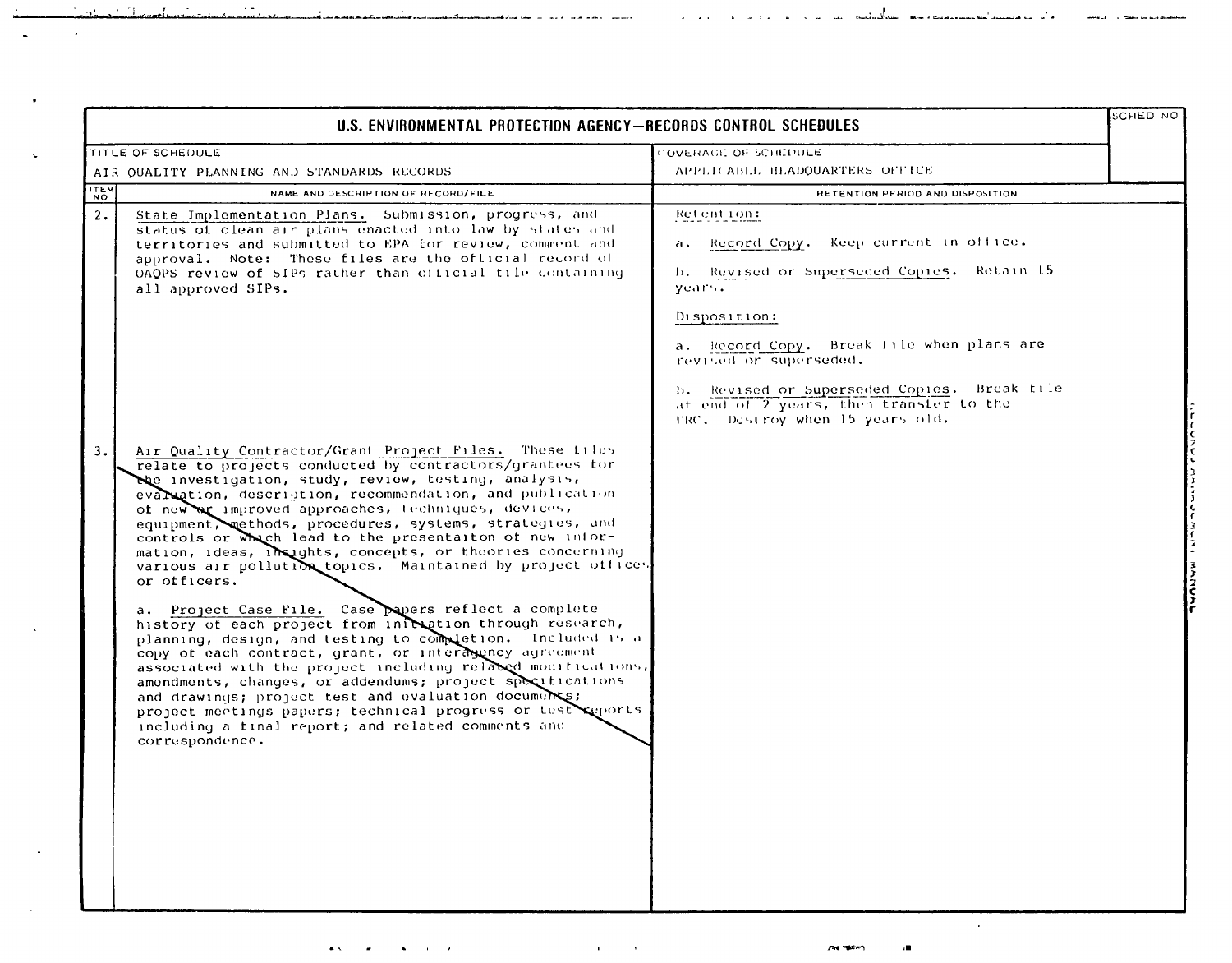| U.S. ENVIRONMENTAL PROTECTION AGENCY-RECORDS CONTROL SCHEDULES                                                                                                                                                                                                                                                                                                                                                                                                                                                                                                                                                                                                                                                                                          |                                                                                                                                                                                                                                                                                                                         | <b>SCHED NO</b> |
|---------------------------------------------------------------------------------------------------------------------------------------------------------------------------------------------------------------------------------------------------------------------------------------------------------------------------------------------------------------------------------------------------------------------------------------------------------------------------------------------------------------------------------------------------------------------------------------------------------------------------------------------------------------------------------------------------------------------------------------------------------|-------------------------------------------------------------------------------------------------------------------------------------------------------------------------------------------------------------------------------------------------------------------------------------------------------------------------|-----------------|
| TITLE OF SCHEDULL                                                                                                                                                                                                                                                                                                                                                                                                                                                                                                                                                                                                                                                                                                                                       | COVERAGE OF SCHEDULE                                                                                                                                                                                                                                                                                                    |                 |
| AIR QUALITY PLANNING AND STANDARD RECORDS                                                                                                                                                                                                                                                                                                                                                                                                                                                                                                                                                                                                                                                                                                               | APPLICABLE HEADQUARTERS OFFICE                                                                                                                                                                                                                                                                                          |                 |
| <b>ITEM</b><br>NAME AND DESCRIPTION OF RECORD/FILE                                                                                                                                                                                                                                                                                                                                                                                                                                                                                                                                                                                                                                                                                                      | RETENTION PERIOD AND DISPOSITION                                                                                                                                                                                                                                                                                        |                 |
| 1. Final Reports.                                                                                                                                                                                                                                                                                                                                                                                                                                                                                                                                                                                                                                                                                                                                       | Retention: Permanent.<br>Disposition: Cut off long-term projects at<br>Close of fiscal year, and short-term projects<br>at close of fiscal year in which projects are<br>completed. Keep in office 2 years, then                                                                                                        |                 |
|                                                                                                                                                                                                                                                                                                                                                                                                                                                                                                                                                                                                                                                                                                                                                         | transfer to the FRC. Keep in FRC for 6 years,<br>then offer to the National Archives in 5 year.<br>blocks.                                                                                                                                                                                                              |                 |
| Other Project Records.<br>2.                                                                                                                                                                                                                                                                                                                                                                                                                                                                                                                                                                                                                                                                                                                            | Retention: Retain 8 years.<br>Disposition: Cut off long-term projects at<br>Close of fiscal year, and short-term projects<br>at close of fiscal year in which projects are<br>Completed. Keep in office 2 years, then<br>transfer to the FRC. Keep in FRC for 6 years,<br>then destroy                                  |                 |
| b. Project Workpapers. Includes completed question-<br>naircs and letter responses; listings and tabulations,<br>copies of documents contained in project case files;<br>preliminary or intermediate source data used for<br>analysis and reterence; correspondence concerning such<br>administrative matters as travel, transportation, and<br>transmittal of documents; and other workpapers used in<br>the course of the study which are not appropiate for<br>permanent retention because they have neither evidential<br>nor informational long-term value.                                                                                                                                                                                        | Retention: Retain Tygars.<br>Disposition: Cut off fong-term projects at<br>close of fiscal year and cut off short-term<br>projects at close of fiscal year in which<br>project is completed. Keep in office 3 years.<br>then destroy.                                                                                   |                 |
| Air Quality In-House Project Files. Documents created in<br>4.1<br>originating, planning, conducting, and reporting findings<br>of studies, surveys, and tests regarding research projects<br>on air pollution toples.<br>a. Study or Survey Case File. Includes documentation of<br>formulation and approval of the study plan, methods used,<br>and evaluation statements; may include documents proposedul<br>or describing the study plan and its purpose; test<br>methodology, calculations; plant visits, trip reports,<br>samples of approved forms/questionnaires used in data<br>collection; copies of interim and final reports; docu-<br>mentation of clearance and approval, release of report,<br>and related comments and correspondence. | Retention: Permanent.<br>Disposition: Cut off long-term project at<br>Sulate of liscal year, and short-term projects<br>at close-of fiscal year in which project is<br>completed. Keep in ottice 2 years, then<br>transfer to FRC. Keep Fn ERC for 6 years,<br>then offer to the National Archives in 5<br>year blocks. |                 |

12 rue de la componibilitat de la componentat de la contra de la construcción de la componenta de la component

للمدائمة

<u>Geboorte als German en Frankrikken i</u>

 $\mathbf{r}$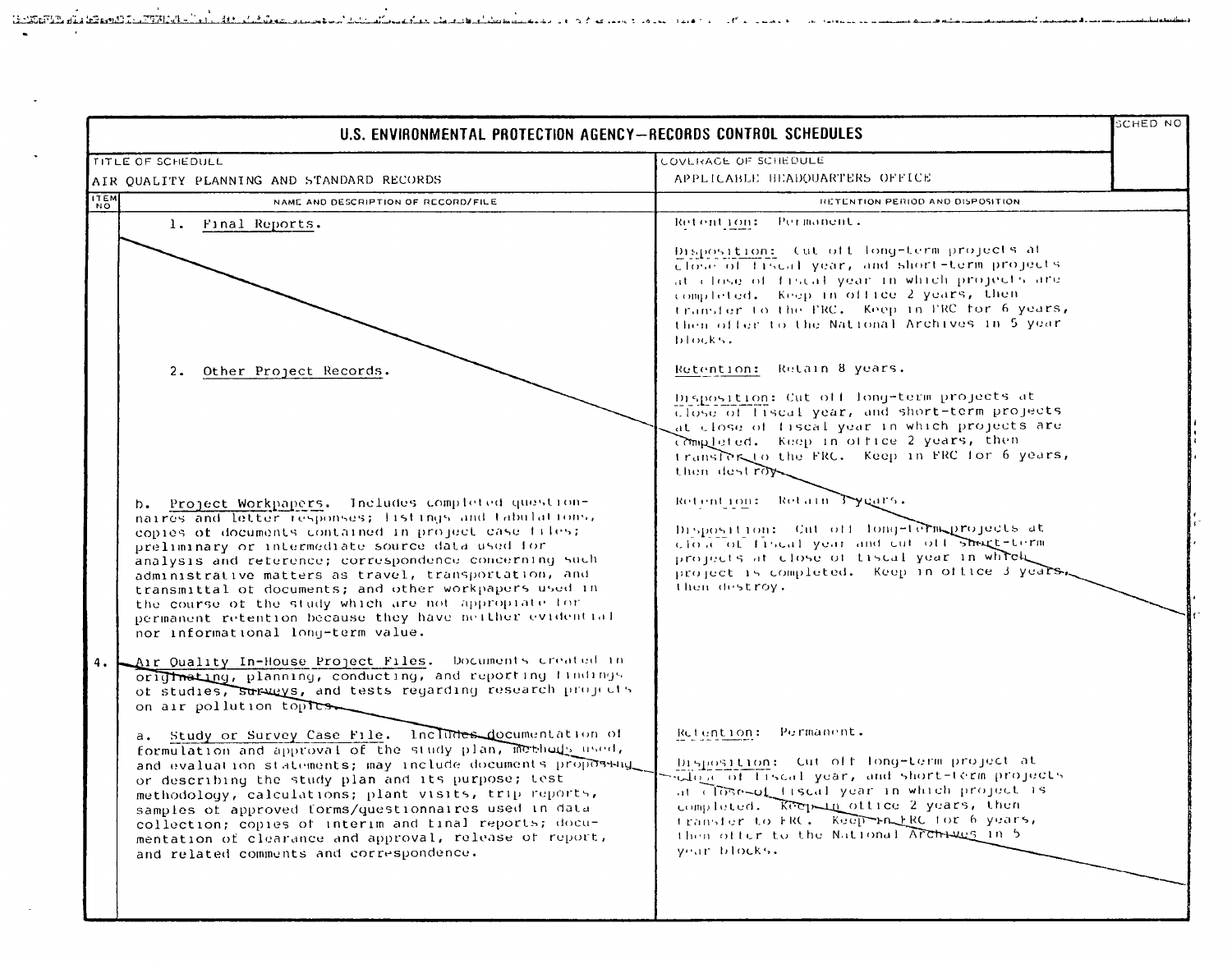$\bullet$ 

 $\mathbf{A}$ 

|             | U.S. ENVIRONMENTAL PROTECTION AGENCY-RECOROS CONTROL SCHEDULES                                                                                                                                                                                                                                                                                                                                                                                                                                                                                                                                                                                             |                                                                                                                                                                                                                                                                                                                                                                                          | CHED NO |
|-------------|------------------------------------------------------------------------------------------------------------------------------------------------------------------------------------------------------------------------------------------------------------------------------------------------------------------------------------------------------------------------------------------------------------------------------------------------------------------------------------------------------------------------------------------------------------------------------------------------------------------------------------------------------------|------------------------------------------------------------------------------------------------------------------------------------------------------------------------------------------------------------------------------------------------------------------------------------------------------------------------------------------------------------------------------------------|---------|
|             | TITLE OF SCHEDULE                                                                                                                                                                                                                                                                                                                                                                                                                                                                                                                                                                                                                                          | COVERAGE OF SCHEDULE                                                                                                                                                                                                                                                                                                                                                                     |         |
|             | AIR OUALITY PLANNING AND STANDARDS RECORDS                                                                                                                                                                                                                                                                                                                                                                                                                                                                                                                                                                                                                 | APPLICABLE HEADQUARTERS OFFICE                                                                                                                                                                                                                                                                                                                                                           |         |
| <b>ITEM</b> | NAME AND DESCRIPTION OF RECORD/FILE                                                                                                                                                                                                                                                                                                                                                                                                                                                                                                                                                                                                                        | RETENTION PERIOD AND DISPOSITION                                                                                                                                                                                                                                                                                                                                                         |         |
|             | D. Workpapers and Completed Ouestionnaires. Includes<br>completed questionnalies and better responses, listing<br>and tabulations, documents accumulated in analyzing-data,<br>drafts, and modifications to final report and other<br>workpapers used in the course of the study.                                                                                                                                                                                                                                                                                                                                                                          | Retention: Retain 3 years.<br>Disposition: Cut off long-term projects at<br>close of fiscal year, and short-term projects<br>at close of fiscal year in which the project<br>is completed. Destroy 3 years after publication-<br>of release of related study or survey.                                                                                                                  |         |
| 5.          | Regulations, Standards, and Guidelines.<br>a. Essential Documents. Consist of technical and econo-<br>mic background decuments; hearing transcripts; and publi-<br>cations of standards and requiations.                                                                                                                                                                                                                                                                                                                                                                                                                                                   | Retention: Permanent.<br>Disposition: Break file upon publication of<br>final rule in the Federal Register. Keep in<br>office and review documents every 4 years.<br>Documents not used in the standard will be<br>transfered to the FRC. Keep in FRC for 20<br>year then offer to the National Archives in<br>5 year blocks                                                             |         |
|             | b. Other Documents. Included are work group organiza-<br>tional requests; agendas and minutes of meetings; tech-<br>nical assistance contracts and reports; internal papers<br>and memorandums; agency and published comments; and<br>similar records.                                                                                                                                                                                                                                                                                                                                                                                                     | Retention: Retain 10 years.<br>Disposition: Break file upon publication as<br>final tule in the Federal Requster. Keep in<br>office for 3 years, then transfer to the FRC.<br>keep in FRC for 7 years, then destroy.                                                                                                                                                                     |         |
| 6.          | Training Course Materials. These files consist of docu-<br>ments accumulated in planning, preparing, writing, ariang-<br>ing, condusting and following up on Air Pollution Training<br>Institute techntal training.<br>a. Training Course Plans. Includes the course script,<br>course outline, course description, course content,<br>lesson plans, and course agenda.<br>b. Training Course Notebooks. Includes nominations for<br>training, tuition waiver requests, applications for en-<br>rollment, letters of acceptance, list of class enrollees,<br>student evaluation of course, tinal tests, and letters<br>to speakers and discussion leaders. | Retention: Retain 8 years.<br>Disposition: Break file at close of fiscal<br>year in which course is last offered. Keep in<br>office 2 years, then transfer to FRC. Keep<br>In FRC for 6 years, then destroy.<br>Retention: Retarn & years.<br>Disposition: Break file at Close of fiscal<br>year. Keep in office 2 years, then transfer<br>to FRC. Keep in FRC for 6 years, then destroy |         |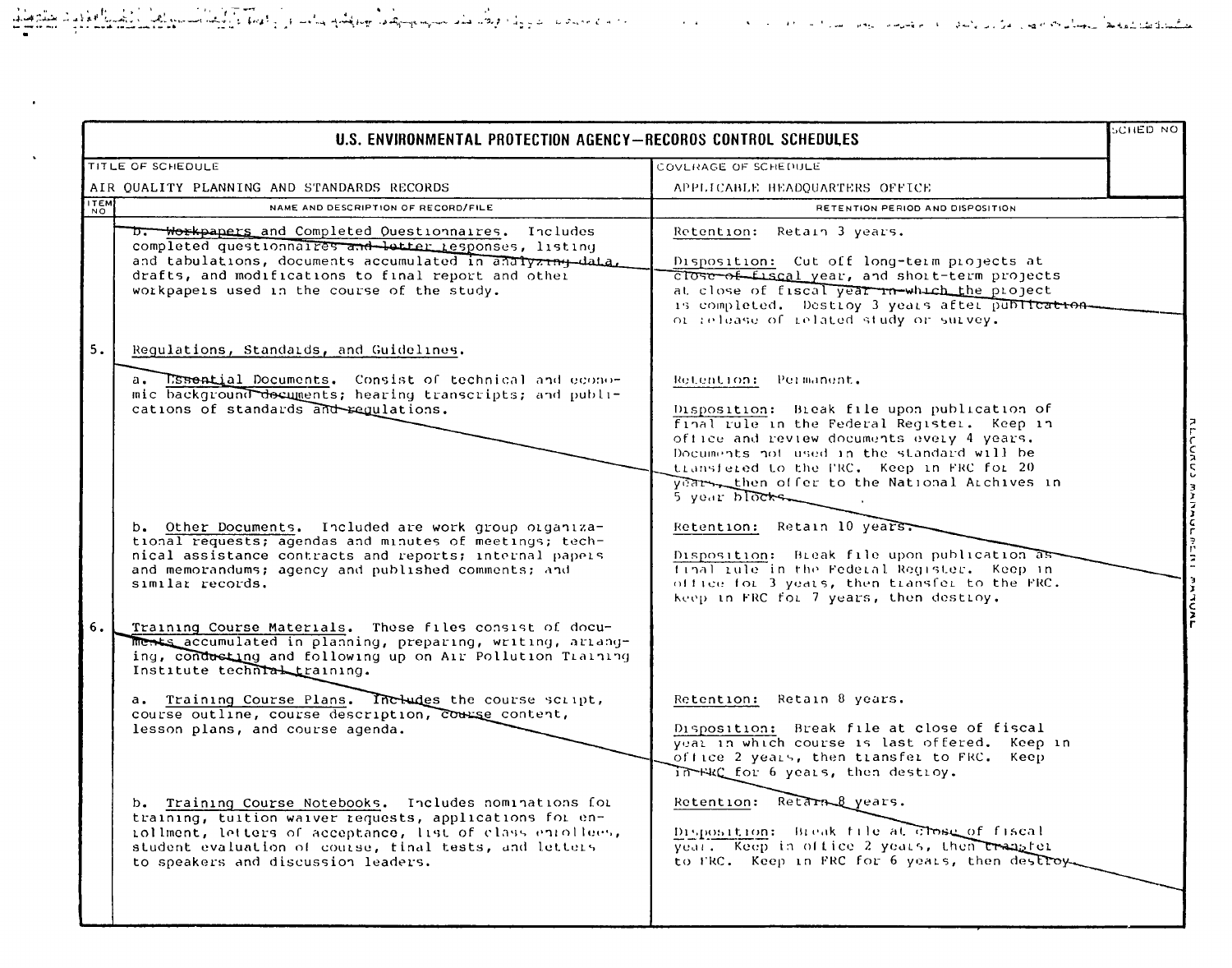|                 | U.S. ENVIRONMENTAL PROTECTION AGENCY-RECORDS CONTROL SCHEDULES                                                                                                                                                                                                                                                                    |                                                                                                                                                                                                                                                                                                                                                                                     | <b>CHED NO</b> |
|-----------------|-----------------------------------------------------------------------------------------------------------------------------------------------------------------------------------------------------------------------------------------------------------------------------------------------------------------------------------|-------------------------------------------------------------------------------------------------------------------------------------------------------------------------------------------------------------------------------------------------------------------------------------------------------------------------------------------------------------------------------------|----------------|
|                 | TITLE OF SCHEDULE                                                                                                                                                                                                                                                                                                                 | COVERAGE OF SCHEDULF                                                                                                                                                                                                                                                                                                                                                                |                |
|                 | AIR QUALITY PLANNING AND STANDARDS RECORDS                                                                                                                                                                                                                                                                                        | APPEICABLE HEADOUARTERS OFFICE                                                                                                                                                                                                                                                                                                                                                      |                |
| <b>ITEM</b>     | NAME AND DESCRIPTION OF RECORD/FILE                                                                                                                                                                                                                                                                                               | RETENTION PLRIOD AND DISPOSITION                                                                                                                                                                                                                                                                                                                                                    |                |
| 7.1             | -Trainee Reqistration Record File. Card tile arranged by<br>course number, date, and student which serves as a record<br>of those who received APTI training. Record is mathten-med.<br>on Trainee Registration card (NAPCA 94) at the Air Pollution<br>Training Institute.                                                       | Retain 10 years.<br>Retention:<br>Disposition: Break file at close of fiscal<br>year. Keep in other A years, then transfer to<br>IRC. Keep in FRC for 6 years, then destroy.                                                                                                                                                                                                        |                |
| 8.1             | Congressional Correspondence Files. Correspondence, memo-<br>randa, reports, and other papers accumulated in the course<br>of preparing replies to Congressional inquiries.                                                                                                                                                       | Retention: Retain 6 years.<br>Disposition: Break file at close of fiscal<br>year. Keep-positice 2 years, then transfer<br>to FRC. Keep in FRC for 4 years, then destroy.                                                                                                                                                                                                            |                |
| 9.1             | Speeches by Office Director or Staff. Speeches prepared<br>for delivery at civic functions and professional con-<br>terences and meetings.                                                                                                                                                                                        | Retention:<br>Record Copy. Permanent.<br>а.<br>Information Copies. Retain 1 year.<br>ь.<br>Disposition:<br>a. Record Copy. Break file after presentation:<br>Keep in ottice 5 years, then transfer to the<br>FRC. Keep in FRC 5 years, then offer to the<br>National Archives in 5 year blocks.<br>b. Information Copies. Destroy when I year<br>old or sooner if no longer needed. |                |
| 10 <sup>1</sup> | Freedom of Information Response File. Includes copies of<br>incoming requests for information under the Freedom of<br>Information Act, copies of replies, and copies of any<br>interagency memoranda concerning the request. Note:<br>this file does not contain the Program's official record<br>of information being requested. | Retain & years.<br>Retention:<br>Disposition: Break file at end of year. Keep<br>in office current plus 1 additional year, then<br>termstar to the ERG. Destroy when X years old.                                                                                                                                                                                                   |                |

 $1.7144$ 

 $\lambda$ 

 $\Delta$ 

 $\sim$ 

 $\Delta \Delta$  deep  $\mathbb{R}^{n+1}$  :

الموارد وأسامها الانتساب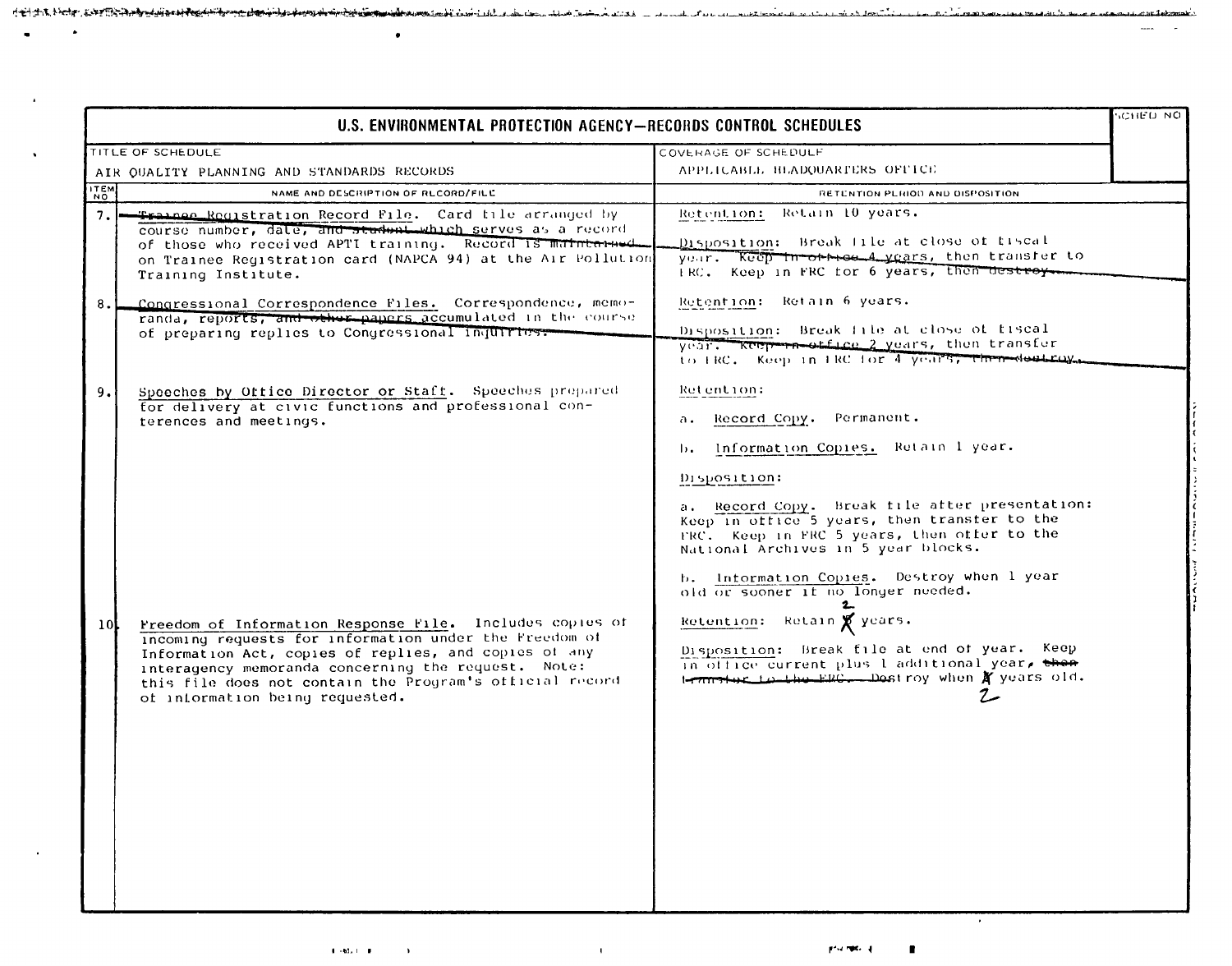| REVISED<br>Item Numbers | Item No.  | $\bullet$<br>PREVIOUS<br>Schedule No. | NARS Job No.    |
|-------------------------|-----------|---------------------------------------|-----------------|
| ı.                      | $1$ .     | $C-14$                                | $NCI-412-76-16$ |
| 2.                      | 3.        |                                       |                 |
| 3.                      | 4.        |                                       |                 |
| $4$ .                   | 5.        |                                       |                 |
| 5.                      | 6.        |                                       |                 |
| $6.$                    | $\bf 8$ . |                                       |                 |
| 7.                      | 9.        |                                       |                 |
| $\bf 8$ .               | 10.       |                                       |                 |
| $9.$ (New)              |           |                                       |                 |

Title Of Schedule: Air Quality Planning and Standards Records

 $10.$  (New)

Ť

기<br>기대에서 대한 대학교 대학교 이 대학교 대학교 이 시간이 시간이 있다. 한 사이에 한 사이에 있어 있는 것은 특별 사이를 사용하는 것은 이 사이에 대한 사이에 있어 있어 있어 있어 있어 있어 있어 있다.